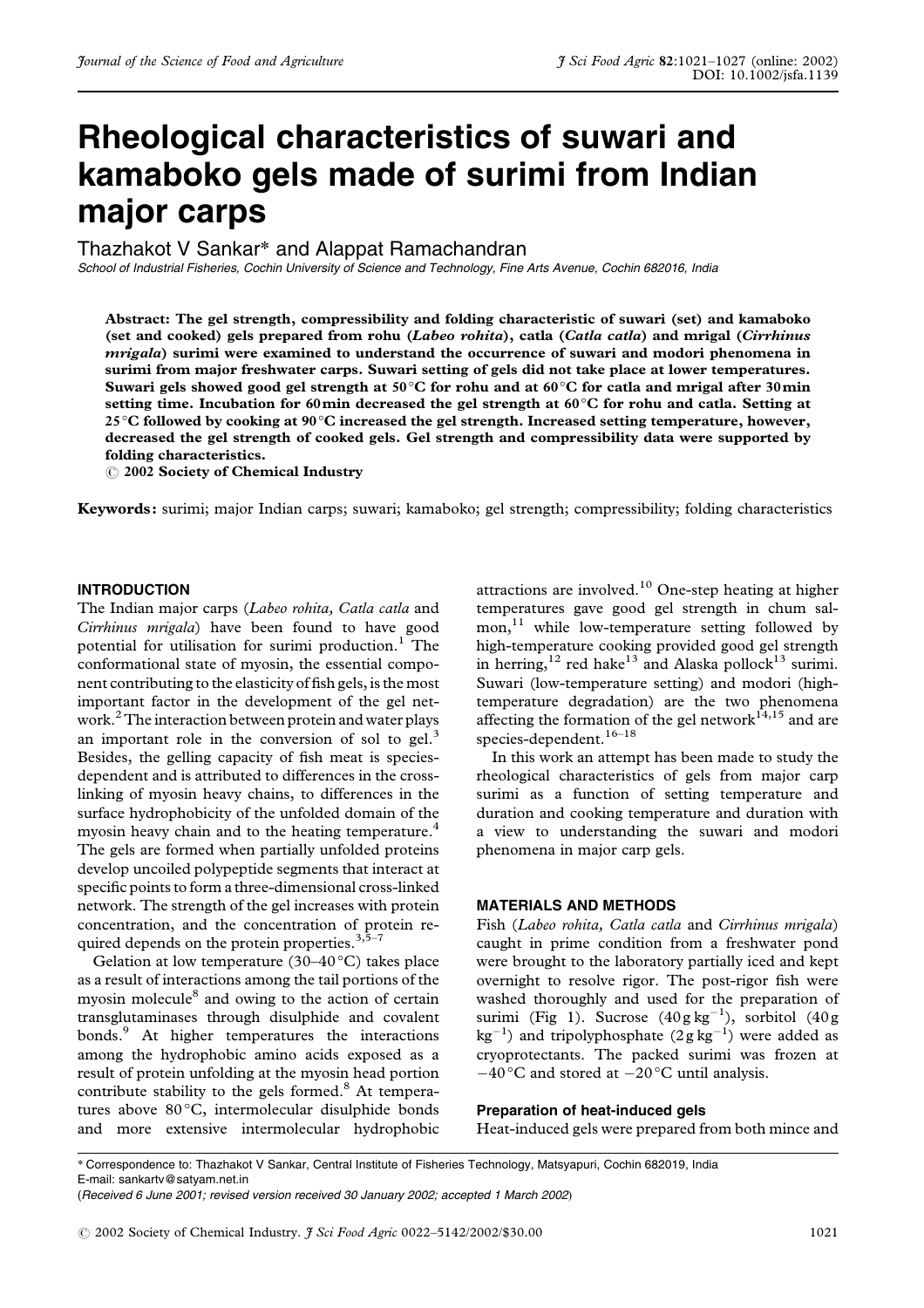surimi by grinding the myofibrillar protein concentrate or surimi with  $30g\,kg^{-1}$  NaCl for  $3m$ in using a kitchen mixer. During grinding, the temperature of the surimi gel was kept below  $10^{\circ}$ C to preserve the functionality of actomyosin.<sup>19</sup> The resulting paste was stuffed manually into polypropylene tubing of 5.0cm diameter, taking care to eliminate the trapped air as much as possible.



**Figure 1.** Scheme for processing Indian major carps for surimi preparation.

The packed gels were divided into two sets. Both sets were subjected to setting at 25, 35, 40, 50 or 60  $^{\circ}\mathrm{C}$ for 30 or 60 min. One set was subjected to cooking at  $90^{\circ}$ C for 30 min after setting. Both uncooked (suwari) and cooked (kamaboko) gels were cooled in ice and stored at 5°C overnight before analysis.

# **Rheological characteristics of gels**

The *folding* characteristic was determined at  $25^{\circ}$ C on gel samples 3 mm thick.<sup>19</sup> The maximum score (FT: A) indicated that no cracks were observed when the slice was folded twice without breaking. The minimum score (FT: D) was assigned if the slice broke into fragments when folded in half. The gel strength and compressibility were measured by a 'SUN' rheometer using cylindrical specimens 25 mm long and 37 mm in diameter and a 5mm diameter plunger with a round head.<sup>19</sup> The *gel strength* (gcm) is defined as the product of breaking force (load  $(g)$ ) and deformation (cm). The compressibility is defined as the force (g) required to compress the sample by a known distance  $(4 \text{ mm})$ .

# **RESULTS**

## **Rohu**

Suwari gels set for 30 min showed only a slight (46–57 gcm) increase in gel strength up to  $40^{\circ}$ C but two- and threefold increases on incubating at 50 and  $60^{\circ}$ C (118 and 185 g cm respectively) (Fig 2). For gels set for 60min the gel strength peaked at  $50^{\circ}$ C  $(164\text{gcm})$  and then decreased at  $60^{\circ}$ C  $(124\text{gcm})$ (Fig 2). The suwari gels did not set at  $25^{\circ}$ C (Table 1) but formed a sticky mass with relatively poor rheological properties. Suwari gels showed good folding characteristics at 50 and  $60^{\circ}$ C irrespective of setting time (30 or 60 min), but at  $70^{\circ}$ C the gel strength decreased and consequently the folding characteristic deteriorated.

In the case of set and cooked gels, maximum gel strength was found with the gel set at  $25^{\circ}$ C for 30 min (Fig 2). The gel strength decreased up to  $40^{\circ}$ C and then increased again up to  $60^{\circ}$ C. Increased duration of setting had a positive effect on gel strength at 40 and 50 $^{\circ}$ C but not at 60 $^{\circ}$ C.



**Figure 2.** Gel strength of rohu suwari (S) and kamaboko (K) gels prepared at different setting temperatures and times.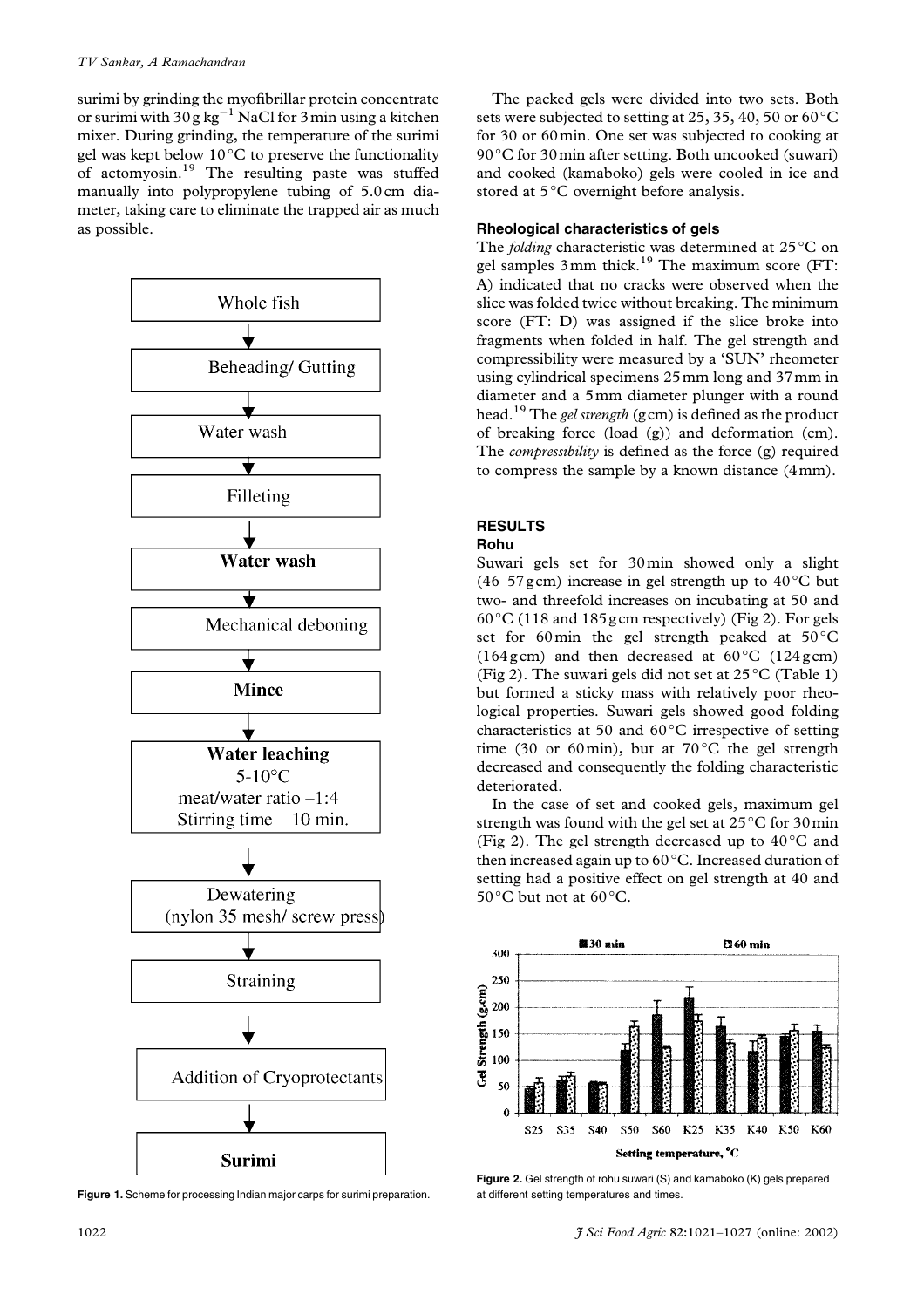| Temperature/time<br>schedule (°C/min) | Folding test<br>grade <sup>a</sup> | Characteristic                               |
|---------------------------------------|------------------------------------|----------------------------------------------|
| 25/30                                 | Not set                            | Soft and sticky                              |
| 25/30; 90/30                          | Not set                            | Soft, not sticky                             |
| 25/60                                 | Not set                            | Soft and sticky                              |
| 25/60; 90/30                          | B                                  | Breaks on 2nd fold; soft, not sticky         |
| 35/30                                 | B                                  | Breaks on 2nd fold; soft and sticky          |
| 35/30; 90/30                          | A                                  | Breaks on 2nd fold; soft and moderately firm |
| 35/60                                 | B                                  | Breaks on 2nd fold; soft and sticky          |
| 35/60; 90/30                          | A                                  | Breaks on 2nd fold; soft and moderately firm |
| 40/30                                 | A                                  | Breaks on 2nd fold                           |
| 40/30; 90/30                          | A                                  | Breaks on 2nd fold very slowly               |
| 40/60                                 | A                                  | Breaks on 2nd fold                           |
| 40/60; 90/30                          | A                                  | Breaks on 2nd fold very slowly               |
| 50/30                                 | AA                                 | Soft, firm, chewable                         |
| 50/30; 90/30                          | AA                                 | Soft, firm, chewable                         |
| 50/60                                 | AA                                 | Soft, firm, chewable; more elastic           |
| 50/60; 90/30                          | AA                                 | Soft, firm, chewable; more elastic           |
| 60/30                                 | AA                                 | Soft, firm, chewable                         |
| 60/30; 90/30                          | AA                                 | Soft, firm, chewable                         |
| 60/60                                 | AA.                                | Soft, firm, chewable; more elastic           |
| 60/60; 90/30                          | AA                                 | Soft, firm, chewable; more elastic           |
| 70/30                                 | A                                  | Breaks on 2nd fold; soft and less elastic    |
| 70/30; 90/30                          | B                                  | Breaks on 1st fold; soft and less elastic    |

**Table 1.** Folding test characteristics of heat-induced gels from rohu

<sup>a</sup> AA, no crack occurs after folding twice; A, crack occurs after folding twice, but no crack occurs after folding once; B, crack occurs gradually after folding once.

The compressibility (Fig 3) of the suwari set gels was low at 25, 35 and  $40^{\circ}$ C irrespective of duration of incubation, but increased with temperature. Higher compressibility values were found at 50 and  $60^{\circ}$ C. The compressibility of cooked gels increased more than fourfold at  $25^{\circ}$ C for both setting periods (30 and 60 min) compared to uncooked gels, but there was not much change with temperature.

### **Mrigal**

The pattern of setting followed almost the same trend as seen in the case of rohu. In suwari gels set for 30 min the gel strength (Fig 4) showed no increase up to  $40^{\circ} \text{C}$ but increased on incubating at 50 and 60 $\mathrm{^{\circ}C}.$  Increased setting time (60 min) increased the gel strength at 50 °C but decreased the gel strength at 60 °C. This can

be interpreted as the appearance of the modori phenomenon at  $60^{\circ}$ C after longer incubation (60 min). The suwari gels did not set at  $25^{\circ}$ C (Table 2) but formed a sticky mass with relatively low compressibility (Fig 5) even with the longer time of setting. Slow setting was found at 30 and 40°C. Only gels set at 50 or  $60^{\circ}$ C irrespective of setting time (30 or  $60 \text{min}$ ) showed good folding properties with good elasticity.

In the case of cooked gels, maximum gel strength was found for the gel set at  $25^{\circ}$ C for 30 min (Fig 4). The gel strength decreased with increasing temperature and duration of setting up to  $50^{\circ}$ C.

The compressibility of suwari gels, as in the case of rohu, showed low values but increased with temperature and duration of setting up to  $60^{\circ}$ C (Fig 5). In the



**Figure 3.** Compressibility of rohu suwari (S) and kamaboko (K) gels prepared at different setting temperatures and times.



**Figure 4.** Gel strength of mrigal suwari (S) and kamaboko (K) gels prepared at different setting temperatures and times.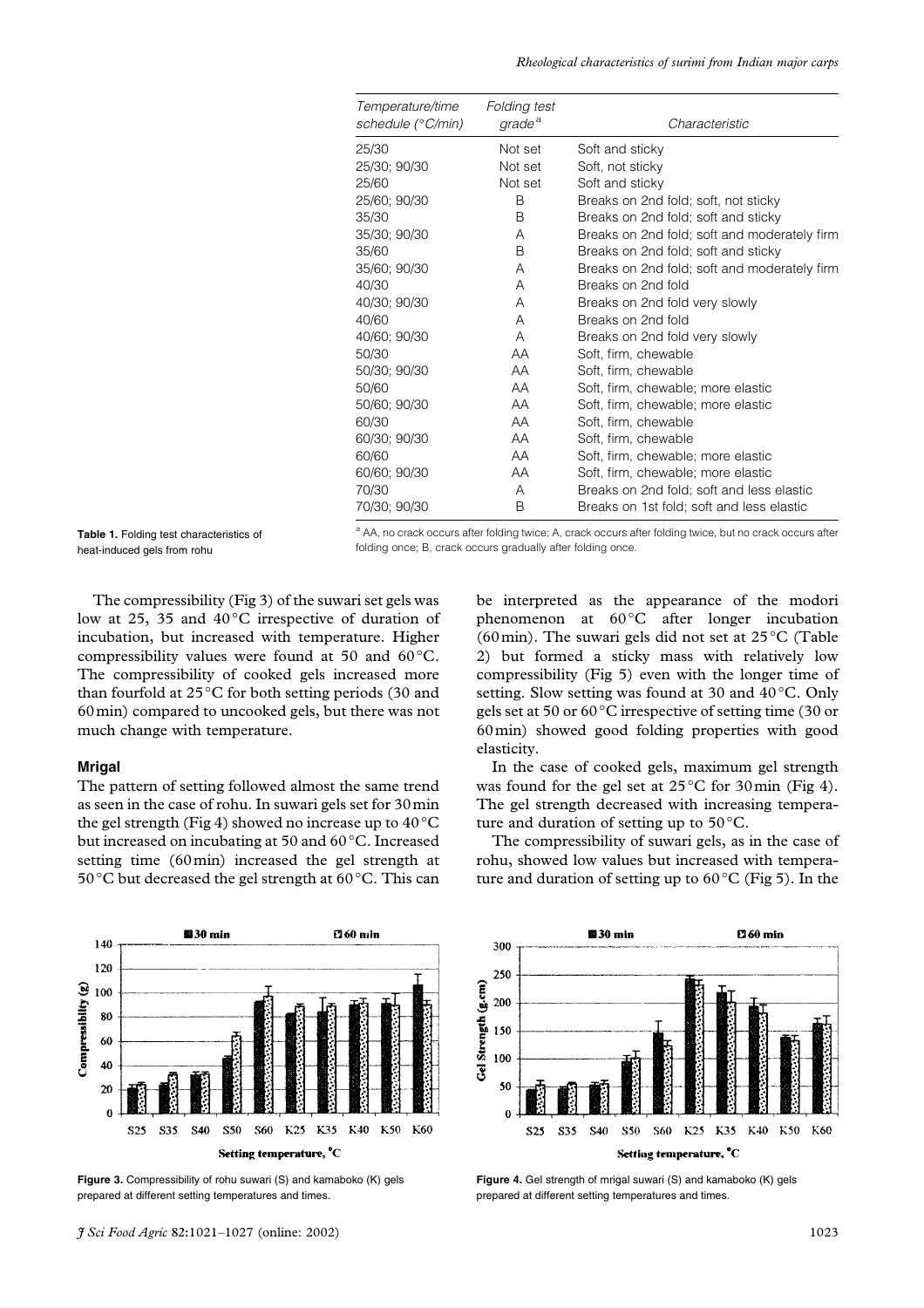| Temperature/time<br>schedule<br>(°C/min) | Folding test<br>grade <sup>a</sup> | Characteristic                                  |
|------------------------------------------|------------------------------------|-------------------------------------------------|
| 25/30                                    | Not set                            | Soft and sticky                                 |
| 25/30; 90/30                             | Not set                            | Breaks on folding; soft and sticky              |
| 25/60                                    | Not set                            | Soft and sticky                                 |
| 25/60; 90/30                             | B                                  | Breaks on 2nd fold; soft and sticky             |
| 35/30                                    | B                                  | Breaks on folding; soft and sticky              |
| 35/30; 90/30                             | A                                  | Breaks on 2nd folding; soft and moderately firm |
| 35/60                                    | B                                  | Breaks on folding; soft and sticky              |
| 35/60; 90/30                             | A                                  | Breaks on 2nd fold; soft and moderately firm    |
| 40/30                                    | A                                  | Breaks on 2nd fold                              |
| 40/30; 90/30                             | A                                  | Breaks on 2nd fold very slowly                  |
| 40/60                                    | A                                  | Breaks on 2nd fold                              |
| 40/60; 90/30                             | A                                  | Breaks on 2nd fold very slowly                  |
| 50/30                                    | AA                                 | Soft, firm, chewable                            |
| 50/30; 90/30                             | AA                                 | Soft, firm, chewable                            |
| 50/60                                    | AA                                 | Soft, firm, chewable; more elastic              |
| 50/60; 90/30                             | AA                                 | Soft, firm, chewable; more elastic              |
| 60/30                                    | AA                                 | Soft, firm, chewable; more elastic              |
| 60/30; 90/30                             | AA                                 | Soft, firm, chewable; more elastic              |
| 60/60                                    | AA                                 | Soft, firm, chewable; more elastic              |
| 60/60; 90/30                             | AA                                 | Soft, firm, chewable; more elastic              |

**Table 2.** Folding test characteristics of heat-induced gels from mrigal

<sup>a</sup> See Table 1.

case of cooked gels there was a 2.5-fold increase in compressibility at  $25^{\circ}$ C for both setting periods and a further increase with temperature and duration of setting.

#### **Catla**

The gel strength did not show any increase up to  $40^{\circ}$ C but increased on further increase in temperature (Fig 6). In contrast to the decrease in gel strength found with increase in setting time  $(60 \text{min})$  at higher temperatures for rohu and mrigal, catla showed increased gel strength with longer setting time. The folding test results showed good elasticity for gels set even at  $40\,^{\circ}\textrm{C},$ unlike the other two cases, and the maximum folding characteristic was found above  $50^{\circ}$ C (Table 3).

In the case of set and cooked gels, maximum gel strength was found with the gel set at  $25^{\circ}$ C for 30 min (Fig 6). The gel strength decreased with further

increase in setting temperature up to  $35^{\circ}$ C and then slowly increased. Similar results were found in the case of gels set for 60 min.

The compressibility of the suwari set gels increased with both temperature and duration of setting up to 40 °C, except for the gels set for 30 min above  $40^{\circ}$ C (Fig 7). In the case of cooked gels the compressibility of the gels set for 30 min increased with temperature up to  $40^{\circ}$ C and then decreased. The longer setting time  $(60 \,\text{min})$  also produced a similar pattern, but the decrease started at  $35^{\circ}$ C, as opposed to rohu and mrigal.

# **DISCUSSION**

For most marine fish, setting at lower temperature, especially at 40 $^{\circ}$ C, prior to cooking at 90 $^{\circ}$ C produces a gel of greater strength than that obtained by cooking



**Figure 5.** Compressibility of mrigal suwari (S) and kamaboko (K) gels prepared at different setting temperatures and times.



**Figure 6.** Gel strength of catla suwari (S) and kamaboko (K) gels prepared at different setting temperatures and times.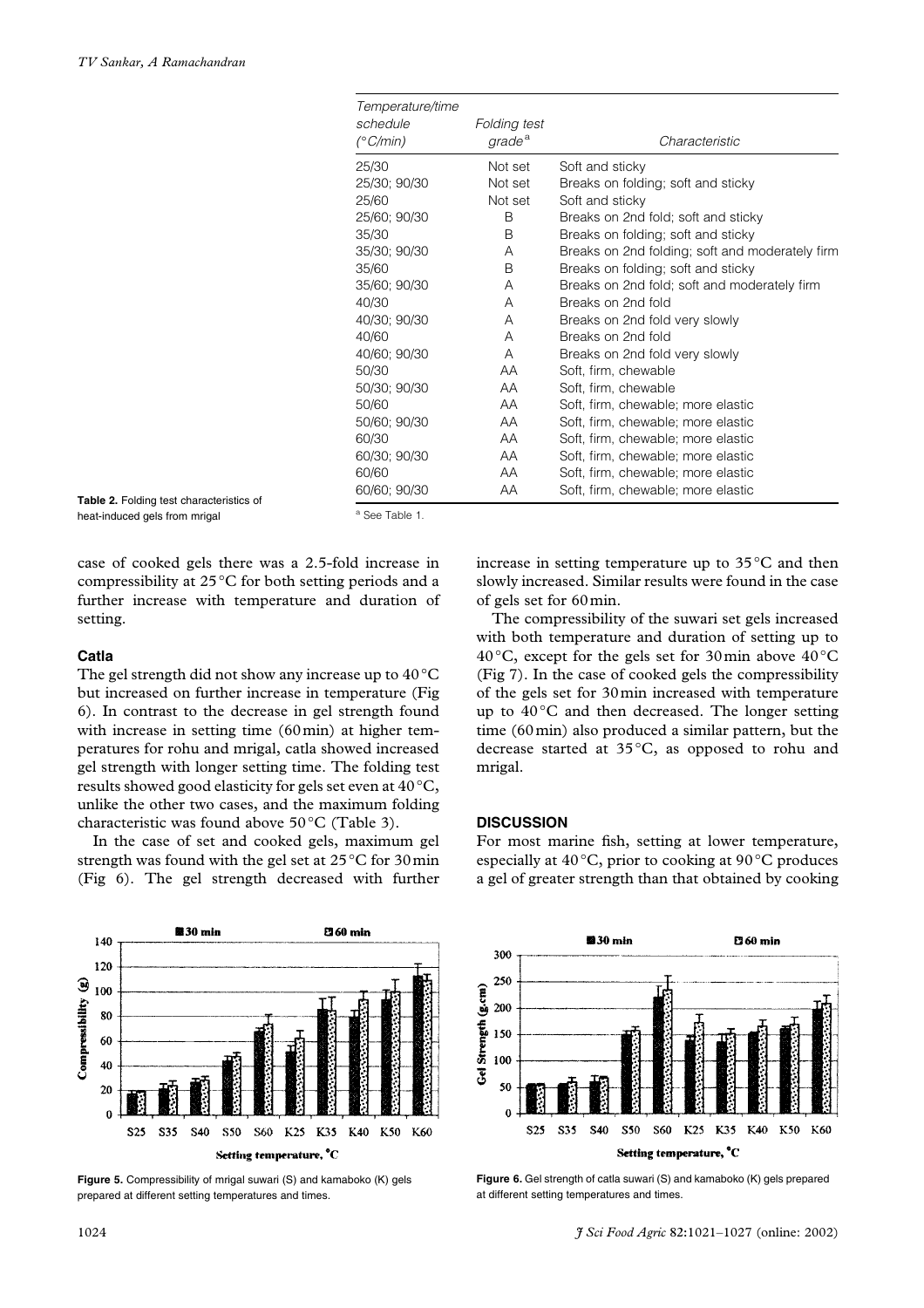| Temperature/time<br>schedule<br>$(^{\circ}C/min)$ | Folding test<br>grade <sup>a</sup> | Characteristic                          |
|---------------------------------------------------|------------------------------------|-----------------------------------------|
| 25/30                                             | Not set                            | Soft and sticky                         |
| 25/30; 90/30                                      | AA                                 | Soft not sticky                         |
| 25/60                                             | Not set                            | Soft and sticky                         |
| 25/60; 90/30                                      | AA                                 | Soft, not sticky                        |
| 35/30                                             | Not set                            | Breaks on folding; soft and sticky      |
| 35/30; 90/30                                      | AA                                 | Soft and moderately firm                |
| 35/60                                             | Not set                            | Breaks on 1st fold; soft and sticky     |
| 35/60; 90/30                                      | AA                                 | Soft and moderately firm                |
| 40/30                                             | <sub>R</sub>                       | Bends but breaks on 1st fold            |
| 40/30; 90/30                                      | AA                                 | Soft, firm, crisp, chewable and elastic |
| 40/60                                             | AA                                 | Soft, firm, crisp, chewable and elastic |
| 40/60; 90/30                                      | AA                                 | Soft, firm, crisp, chewable and elastic |
| 50/30                                             | AA                                 | Soft, firm, crisp, chewable and elastic |
| 50/30; 90/30                                      | AA                                 | Soft, firm, crisp, chewable and elastic |
| 50/60                                             | AA                                 | Soft, firm, crisp, chewable and elastic |
| 50/60; 90/30                                      | AA                                 | Soft, firm, crisp, chewable and elastic |
| 60/30                                             | AA                                 | Soft, firm, crisp, chewable and elastic |
| 60/30; 90/30                                      | AA                                 | Soft, firm, crisp, chewable and elastic |
| 60/60                                             | AA                                 | Soft, firm, crisp, chewable and elastic |
| 60/60; 90/30                                      | AA                                 | Soft, firm, crisp, chewable and elastic |

Table 3. Folding test characteristics of heat-induced gels from catla

<sup>a</sup> See Table 1.

at 90 $\degree$ C without pre-incubation.<sup>20</sup> The formation of translucent gel from salt-solubilised myofibrillar protein takes place at a temperature which is optimal for partial unfolding of the protein structure.<sup>3</sup> Setting of fish proteins at temperatures below 40°C takes place when the partially denatured proteins interact noncovalently and form an elastic network,<sup>21</sup> and subsequent cooking at 90 °C results in a stronger and more elastic gel. $22-25$ 

Setting at higher temperature is related to the transition in rheological properties, while low-temperature setting is related to the action of transglutaminase enzymes.<sup>8,26</sup> There was no setting on incubating at lower temperatures (25, 35 and 40°C) in rohu, catla and mrigal, and this appears to indicate that at lower temperatures the actomyosin from these fish does not unfold to the extent required to bring about the crosslinkages that will facilitate the development of the gel



Figure 7. Compressibility of catla suwari (S) and kamaboko (K) gets prepared at different setting temperatures and times.

network. The unfolding of native myosin in rohu, catla and mrigal takes place at temperatures above  $40^{\circ}$ C, and the interactions among the exposed groups lead to the increased gel strength at these temperatures.<sup>1</sup> This may be related to the stability of actomyosin at lower temperatures in these species and also to the possibility of either the absence or low activity of transglutaminase in major carp muscles. A similar type of nonsetting of salted salmon paste at 25 and 40 °C has been reported and related to the absence of factors responsible for gel setting in salmon flesh.<sup>27</sup> Surimi from sardine showed poor gel formation at 25 °C and required a longer setting time.<sup>28</sup> It has also been reported that the gel-forming ability of muscle proteins from poor-setting fish can be enhanced by combining them with those from good-setting fish at appropriate temperatures of unfolding of the protein chain.<sup>29</sup>

Besides temperature, the proteolytic activity of the fish flesh also plays an important role in gel formation. Proteolytic degradation of proteins by heat-stable alkaline proteases affects the functionality of fish proteins, in particular the gel-forming ability of the protein in different fish.<sup>30</sup> These types of proteases have been found in most fish species, including threadfin bream,<sup>31</sup> carp,<sup>32</sup> Atlantic croaker,<sup>30</sup> white croaker,  $33$  mullet  $34$  and Atlantic menhaden.  $35$  These proteases mostly originate from the gut, and in some cases, eg Alaska pollock, are endogenous to the meat, with optimum activity in the range of  $60-75$  °C.<sup>36</sup> This type of gel degradation has been reported in washed lizardfish mince.<sup>16,17</sup>

In the case of catla there was no proteolytic degradation of the gel at 50 or  $60^{\circ}$ C, but in the case of rohu and mrigal, although suwari setting at  $50/60^{\circ}$ C showed an increase compared to lower temperatures,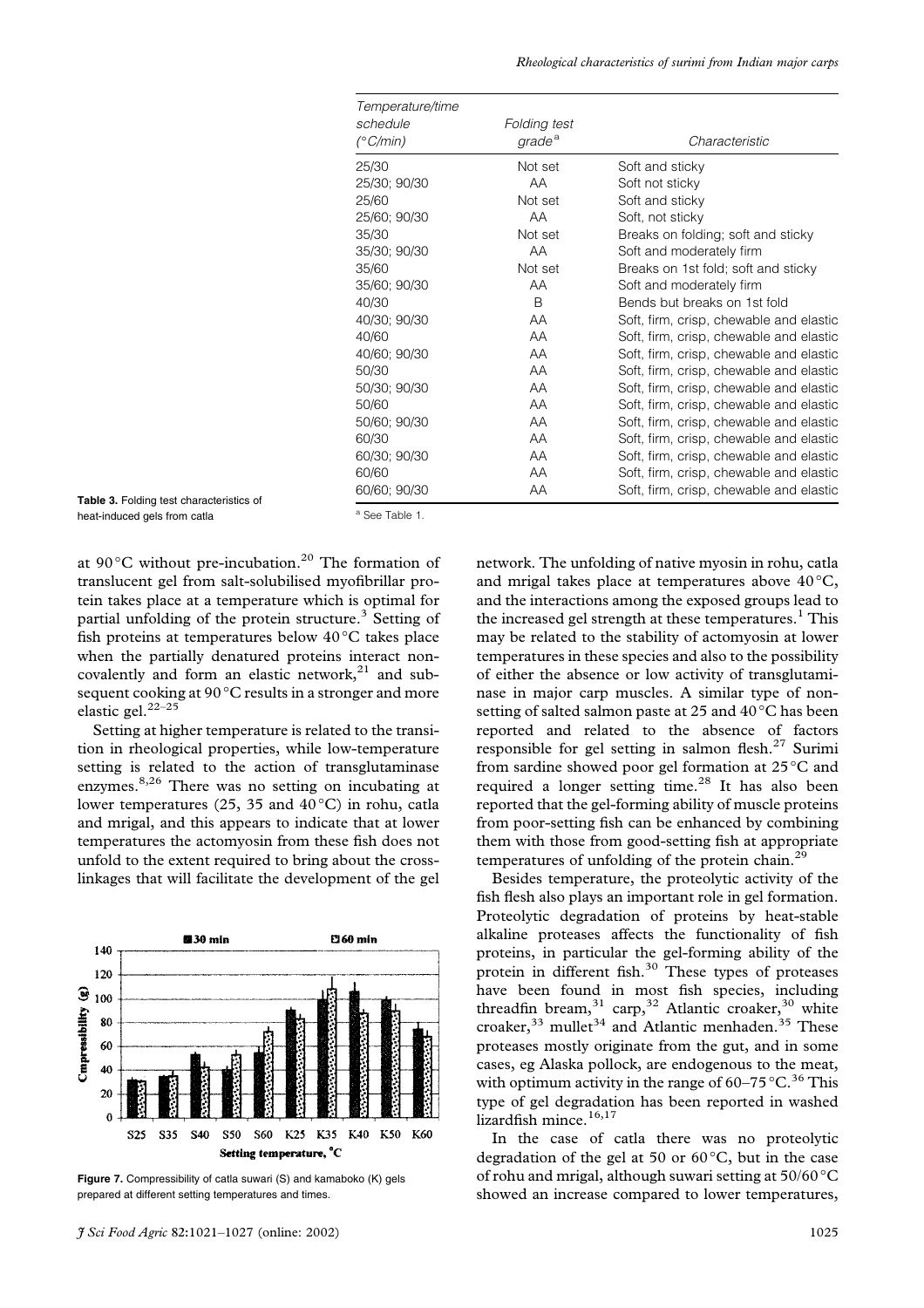the subsequent cooking resulted in a marginal decrease in gel strength at  $50/60$  °C. This could be correlated with autolytic activity of major carp muscles.<sup>1</sup> No, or marginally low, autolytic activity was found in all three major Indian carps at 55 °C and pH 5-7. This probably indicates that the modori phenomenon could have been initiated in rohu and mrigal at 60°C on prolonged setting, but in the case of catla no such phenomenon was seen up to 60°C. When Pacific whiting muscle was incubated at 60 °C for 30 min before cooking at  $90^{\circ}$ C, most of the myosin heavy chain was degraded, affecting its gel strength,<sup>37</sup> and was mediated by cathepsin L.<sup>38,39</sup> The proteolytic activity in fish varies at different stages of life: in chum salmon flesh, high cathepsin and alkaline protease activities were found during the spawning stages, 40,41 while in tilapia the proteolytic activity started at  $40^{\circ}$ C and maximum activity was found at  $65^{\circ}$ C.<sup>18</sup>

## **CONCLUSION**

Surimi from rohu, catla and mrigal exhibited good gelling properties. Rohu, catla and mrigal surimi ground with NaCl did not gel at low temperatures, a property generally observed in surimi from marine fish. Good gelling was found at 50 and  $60^{\circ}$ C after a setting period of 30min for rohu and mrigal; in the case of catla, good elastic gels were formed already at  $40^{\circ}$ C. Increasing the setting time positively influenced the gel strength only in the case of catla. There was a decrease in gel strength on prolonged setting (60 min) at  $60^{\circ}$ C signifying the initiation of the modori phenomenon by the alkaline proteases in rohu and mrigal. In catla, no such decrease was seen up to  $60^{\circ}$ C, and this could be related to the absence of heat-stable alkaline proteases in catla meat.

#### **REFERENCES**

- 1 Sankar TV, Biochemical and storage characteristics of myofibrillar protein (surimi) from freshwater major carps. PhD Thesis, Cochin University of Science and Technology, Cochin, India (2000).
- 2 Chan JK, Gill TA, Thompson JW and Singer DS, Herring surimi during low temperature setting: physicochemical and textural properties. *I Food Sci* 60:1248-1253 (1995).
- 3 Zayas JF, Gelling properties of proteins, in Functionality of Proteins in Foods. Springer, Berlin, p 373 (1997).
- 4 Chan JK, Gill TA and Paulson AT, Cross linking ability of myosin sub fragments from cod, herring and silver hake during thermal setting. *J Food Sci* 57:906-915 (1992).
- 5 Mulvihill DM and Kinsella JE, Gelation characteristics of whey proteins and *ß*-lactoglobulins. Food Technol 9:102 (1987).
- 6 Hermansson AM and Lucisano M, Gel characteristics-water binding properties of blood plasma gels and methodological aspects on the water binding of gel systems. J Food Sci 47:1955  $(1982)$ .
- 7 Hermansson AM, Harbitz O and Langtom M, Formation of two types of gels from bovine myosin. *J Sci Food Agric* 37:69  $(1986)$ .
- 8 An H, Peters MY and Seymour TA, Roles of endogenous enzymes in surimi gelation. Trends Food Sci Technol 7:321-327  $(1996).$
- 9 Saeki N, Uno H, Lee HH, Kimura I, Toyoda K, Fugita T and

Arai K, Transglutaminase activity in Alaska pollock muscle and surimi and its reaction with myosin. Bull Ipn Soc Sci Fish  $56:125-132(1990)$ .

- 10 Niwa E, Chemistry of surimi gelation, in Surimi Technology, Ed by Lanier TC and Lee CM, Marcel Dekker, New York, Chap 16 (1992).
- 11 Saeki H, Iseya Z, Sugiura S and Ski N, Gel forming characteristics of frozen surimi from chum salmon in the presence of protease inhibitors. *J Food Sci* 60:917-921, 928 (1995).
- 12 Reppond KD, Babbitt JK, Berntsen S and Tsuruta M, Gel properties of surimi from Pacific herring. *J Food Sci* 64:707-714 (1995).
- 13 Schwarz MD and Lee CM, Comparison of thermostability of red hake and Alaska pollock surimi during processing. *I Food Sci* 53:1347-1351 (1988).
- 14 Okamura K, Effect of heat treatment on jelly formation of fish paste with or without an added salt. Bull Jpn Soc Sci Fish 27:748-754 (1961).
- 15 Shimizu Y, Machida R and Takenami S, Species variation in the gel forming characteristics of fish meat paste. Nippon Suisan Gakkaishi 47:95-104 (1981).
- 16 Itoh Y, Maekawa T, Suwansakornkul P and Obatake A, Seasonal variation of gel-forming characteristics of three lizardfish species. Fisheries Sci 61:942-947 (1995).
- 17 Itoh Y, Maekawa T, Suwansakornkul P and Obatake A, The effect of meat washing on the gel formation and on the polymerizing and degrading behaviour of lizard fish meat portions at 40 and 60°C. Fisheries Sci 63:286-290 (1997).
- 18 Yongsawatdigul J, Park JW, Virulhakul P and Viratchakul S, Proteolytic degradation of tropical tilapia surimi. J Food Sci 65:129-133 (2000).
- 19 Lee CM, Surimi process technology. Food Technol 38(11):69-80  $(1984)$ .
- 20 Lanier TC, Functional properties of surimi. Food Technol 40(3):107-114, 124 (1986).
- 21 Lanier TC, Lin TS, Liu YM and Hamman DD, Heat gelation properties of actomyosin and surimi prepared from Atlantic croaker. J Food Sci 47:1921 (1982).
- 22 Okada M, Application of setting phenomenon for improving the quality of kamaboko. Bull Tokai Reg Fish Res Lab 24:67-72  $(1959)$ .
- 23 Okada M, Influence of cooking conditions on jelly strength of kamaboko. Bull Tokai Reg Fish Res Lab 24:73-80 (1959).
- 24 Kimura I, Sugimoto M, Toyoda L, Seki N, Arai L and Fugita T, A study on the cross linking reaction of myosin in kamaboko, suwari gel. Nippon Suisan Gakkaishi 57:1389-1396 (1991).
- 25 Stone AP and Stanley DW, Mechanism of fish muscle gelation. Food Res Int 25:381-388 (1992).
- 26 Lanier TC, Functional food protein ingredients from fish, in Seafood Proteins, Ed by Sikorski ZE, Pan BS and Shahidi F, Chapman and Hall, New York, pp 127-157 (1994).
- 27 Nishimoto S, Hashimoto S, Saeki N and Arai K, Setting of mixed salted meat past of two fish species in relation to cross-linking reaction of myosin heavy chain. Nippon Suisan Gakkaishi 54:1227-1235 (1988).
- 28 Alvarez C and Tejada M, Influence of texture of suwari gels on kamaboko gels from sardine (Sardina pilchardus) surimi. J Sci Food Agric 75:472-480 (1997).
- 29 Chan JK and Gill TA, Thermal aggregation of minced fish myosin. J Agric Food Chem 42:2649-2655 (1994).
- 30 Lin TS and Lanier TC, Properties of an alkaline protease from the skeletal muscle of Atlantic croaker. J Food Biochem 4:17-28  $(1989)$ .
- 31 Toyohara H, Kinoshita M and Shimizu Y, Proteolytic degradation of threadfin bream meat gel. *J Food Sci* 55:259-260  $(1990)$ .
- 32 Makinodan Y and Ikeda S, Studies on fish muscle protease-1. On the existence of two kinds of protease activities in acid and slightly alkaline pH ranges. Bull Jpn Soc Sci Fish 35:672-676  $(1969).$
- 33 Makinodan Y, Yokiyama Y, Kinoshita M and Toyohara H,